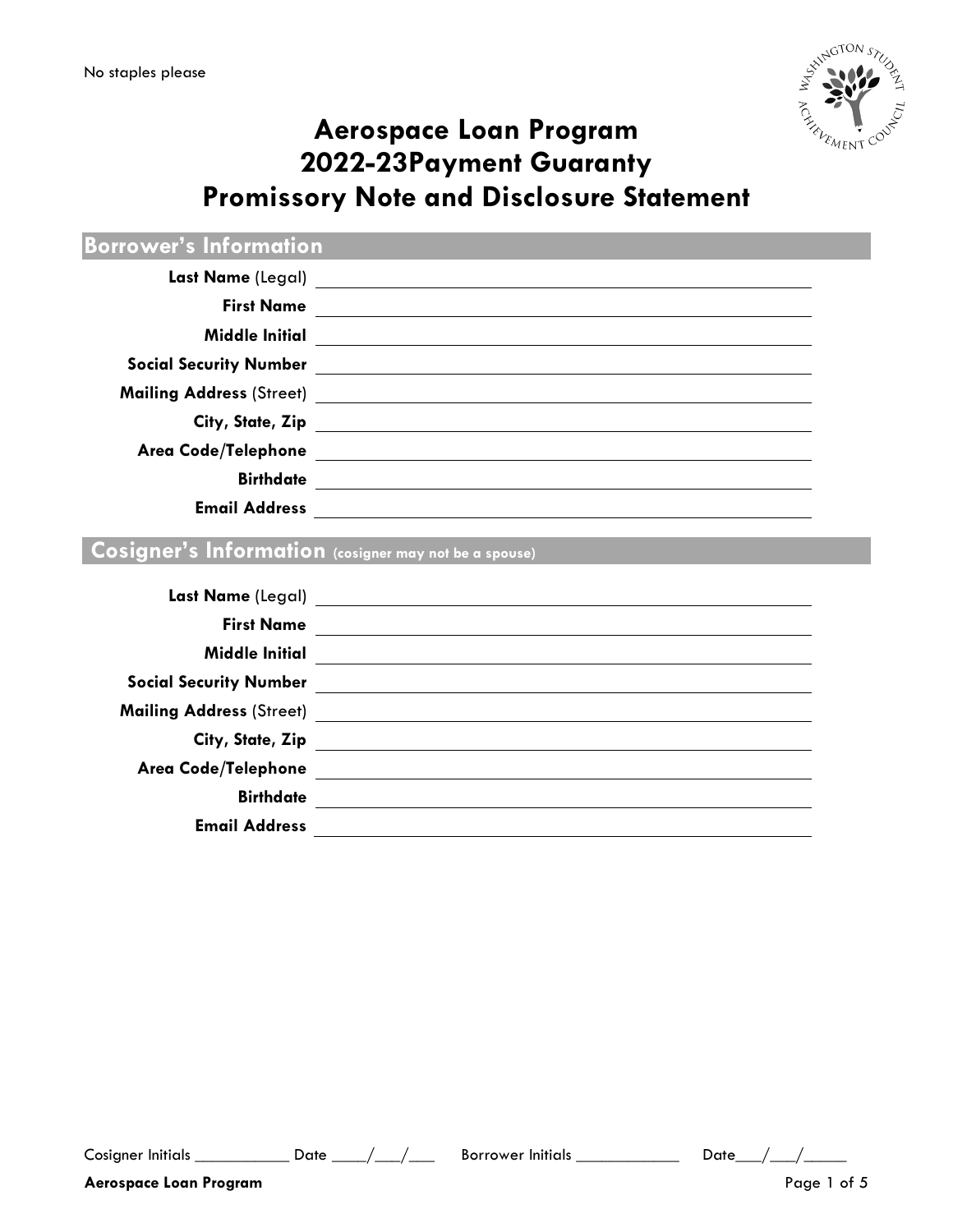## **Check the amount you wish to borrow (check all that apply):**

Up to a maximum of \$2,500 to pay for the **CORE** (online segment). If requesting less than \$2,500, amount of request: \$

#### **AND/OR**

Up to a maximum of \$3,200 to pay for the **Second Segment** (on-site segment following CORE). If requesting less than \$3,200, amount of request: \$

Washington Student Achievement Council (WSAC) will process payment for the Second Segment (classroom training) upon successful completion of the CORE segment and based on meeting Satisfactory Academic Progress (SAP) as defined by the Aerospace Certificate Program institution.

#### **AND/OR**

 $\Box$  Up to a maximum of \$3,200 to pay for the Quality Assurance Certificate (upon successful completion of the above Certification Program).

If requesting less than \$3,200, amount of request: \$

Borrower may cancel or reduce loan amount prior to the issuance of any loan disbursement, if applicable. WSAC will transfer funds electronically directly to the Aerospace Certification institution or entity. The proceeds of this loan are used only for educational expenses to participate in the Aerospace Certificate Training program.

## **Terms & Notices**

**Purpose:** This Promissory Note is established for the purpose of providing a low interest loan to students to pay the full cost of tuition at a Washington Aerospace Training Program. The Washington Student Achievement Council (WSAC) is the administering state agency for this loan (RCW 28B.77.005).

#### **A. Loan Amount and Disbursements**

The loan amount will be either the amount requested or an amount not to exceed the cost of the course(s) listed below, whichever is less. This loan is used to pay for a Washington Aerospace Program. **To receive the certificate, the Borrower must complete CORE and Second Segment.**

#### **B. Grace Period**

No interest accrues and no payments are required of the Borrower during a single six-month grace period. The grace period begins when the Borrower falls below "continuous enrollment" or completes the Aerospace Certificate Program. Continuous enrollment means, "the period of time the Borrower is enrolled in the Aerospace Certificate Program, without stopping."

#### **C. Interest Rate**

Borrower will not be charged interest during periods of "continuous enrollment." Interest charges begin to accrue at the conclusion of a six-month grace period. The interest rate is a variable rate, adjusted annually on July 1. The annual interest rate will equal the current rate for new loans in the federal Direct Subsidized Loan program for undergraduate students. The maximum interest rate charged the Borrower shall not, however, exceed 8.25 percent.

#### **D. Repayment**

Borrower is required to repay the total amount due in monthly installments. Payments are applied to any outstanding late charges, collection costs, and interest charges that have accrued to the loan before applying credit to the principal. The maximum repayment term may not exceed four years (48 months). Borrower, at their option, may agree to a repayment period that is fewer than four years. The minimum monthly payment will be not less than \$50.00 on any amount borrowed.

#### **E. Prepayment**

Borrower may, without penalty, prepay all or part of the principal or accrued interest before such payment is due, as long as the payment is credited as indicated in item C above.

Cosigner Initials \_\_\_\_\_\_\_\_\_\_\_\_\_\_ Date \_\_\_\_/\_\_\_/\_\_\_\_\_ Borrower Initials \_\_\_\_\_\_\_\_\_\_\_\_\_\_\_ Date \_\_\_/\_\_\_/\_\_\_\_\_\_

#### **Aerospace Loan Program** Page 2 of 5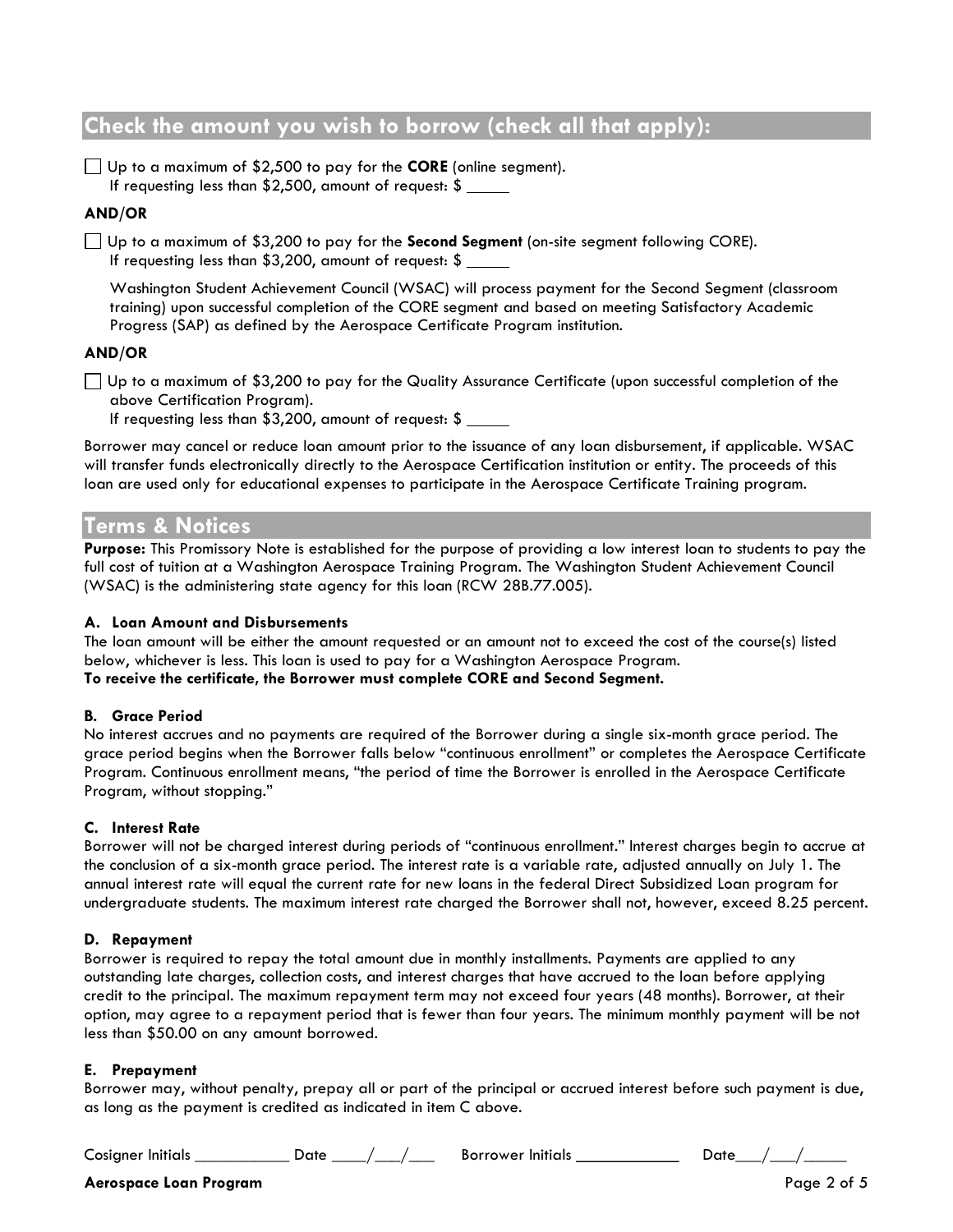#### **F. Forbearance and Deferment**

Under certain circumstances, the Borrower may request forbearance and deferment. Requests will be reviewed on a case-by-case basis. If approved, the Borrower will be eligible for a postponement or a reduction of monthly payments. Borrower will provide to WSAC appropriate documentation supporting any request for forbearance or deferment. Interest will accrue during periods of forbearance. Interest will not accrue during deferments.

#### **G. Cancellation of Loan**

- 1) If WSAC has not disbursed any funds, the Borrower has a right to cancel this Promissory Note without penalty. Borrower may cancel by letter or by email. If the Borrower does not enroll in classes for the Aerospace Loan in the same academic year they sign and date this Promissory Note, this Promissory Note becomes "null and void." Borrower is required to complete a new Promissory Note for the correct academic year once enrolled.
- 2) WSAC will cancel the loan if the Borrower dies or becomes totally or permanently disabled as defined in the rules and regulations of WSAC.

#### **H. Collection Charges**

Borrower agrees to pay WSAC or its billing/collection agent late charges, skip-tracing fees, court costs, attorney fees, returned check fees, and any other charges which WSAC incurs in collecting any amount the Borrower owes under the Promissory Note if not paid when due. If the billing agency or WSAC does not receive payment within 20 days after its due date, a late charge at the rate of \$5.00 or 5% of the payment, whichever is less, will be assessed.

#### **I. Rights and Considerations**

- 1) WSAC makes no representations regarding the quality of the institution the Borrower selected, or the appropriateness of any program of study for the Borrower's educational or career plans. In choosing an institution or entity, Borrower must carefully consider academic and other information provided by the institution or entity.
- 2) It is the Borrower's responsibility to keep WSAC apprised of current name, address, enrollment status, or any other event affecting the discharge of Borrower's responsibilities under the conditions of the Promissory Note, including these Terms and Notices. Any notice, other than service of process, that is required by law to be given to the Borrower will be effective when sent by first class mail or by electronic mail to the latest address WSAC has on file for the Borrower. It shall be no defense that the Borrower did not receive any notices so addressed.
- 3) WSAC's failure to enforce or to insist that the Borrower comply with any terms of the Promissory Note is not a waiver of WSAC's rights. Alterations cannot be made to the Promissory Note. No provision of the Repayment Schedule and Disclosure Statement can be waived or modified except by writing, signed by the party or a representative of the party against whom the modification is offered as a defense.

#### **J. Credit Bureau Notification**

WSAC will report the status of this loan to any of the credit bureau organizations during the life of the loan. If the Borrower becomes delinquent or defaults, this result may have a significant and adverse effect on the Borrower's credit rating.

#### **K. Privacy Notices**

Certain information required on the application is made confidential by the Privacy Act of 1974 (5 USC 552a); nevertheless, the requested information is necessary for participation in the Aerospace Certificate Program to verify the Borrower's identity and to determine eligibility for the program and for any benefits from it. The Privacy Act provides that an agency may continue to require disclosure of an applicant's Social Security Number (SSN) as a condition for the granting of a right, benefit, or privilege if the agency required this disclosure prior to January 1975. WSAC has, for years prior to 1975, required the disclosure of the SSN of all applicants for the programs that it administers.

The SSN is used to verify the Borrower's identity, and as an account number (identifier) throughout the life of the loan, in order to make certain that WSAC records necessary data accurately. The SSN is used as an identifier in program activities such as determining program eligibility, certifying attendance and student status, determining eligibility for deferment of repayment, determining disability and death, and for locating Borrowers and their assets in cases of delinquent or defaulted loans.

Cosigner Initials \_\_\_\_\_\_\_\_\_\_\_\_\_\_ Date \_\_\_\_/ \_\_\_/ \_\_\_\_ Borrower Initials \_\_\_\_\_\_\_\_\_\_\_\_\_\_\_ Date \_\_\_/ \_\_\_/ \_\_\_\_\_\_

#### **Aerospace Loan Program** Page 3 of 5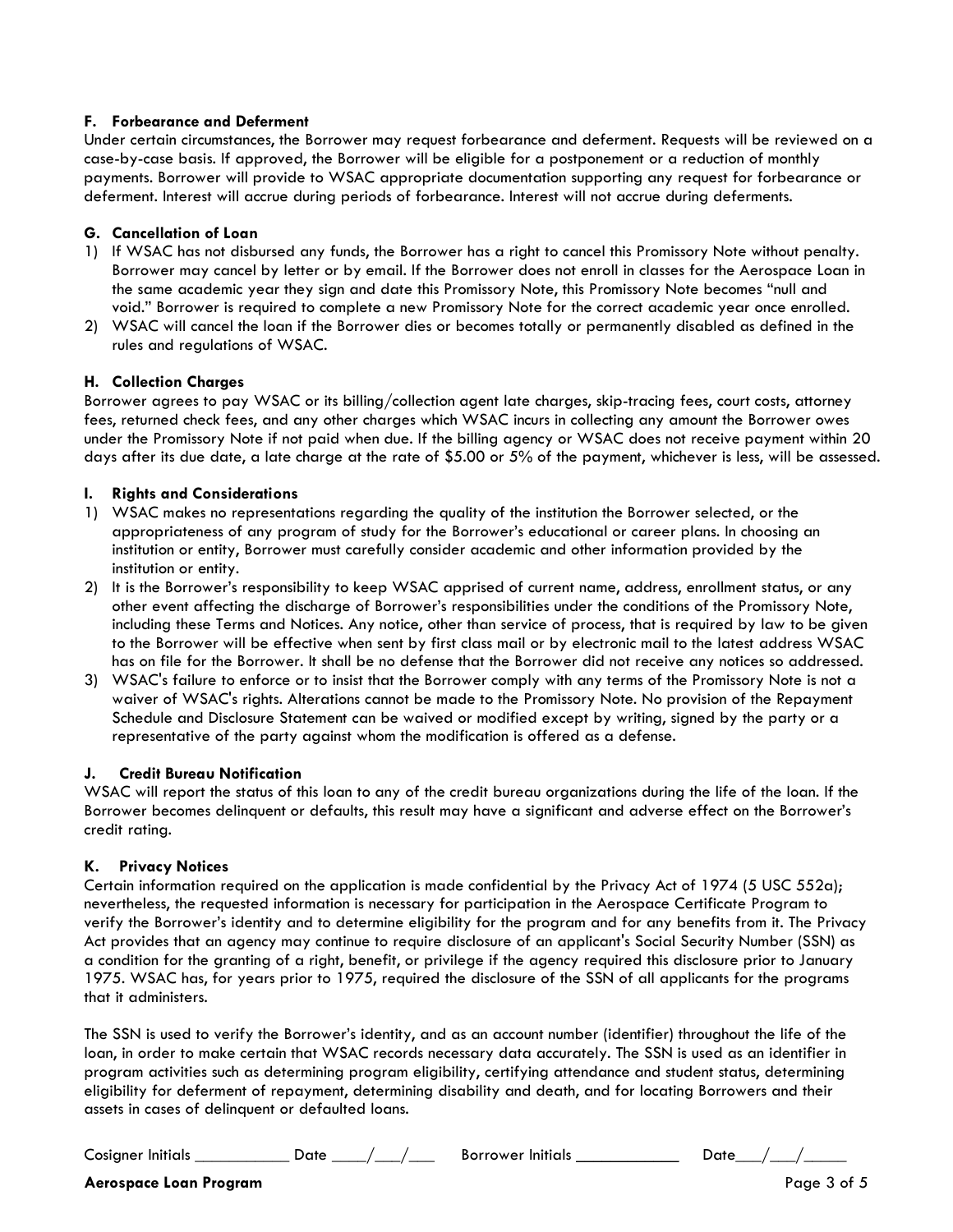#### **L. Taxability**

Refer to IRS Publication 970 Tax Benefits for Education (Section 6 – Tuition and Fees Deduction) and/or consult a tax expert.

#### **M. Reporting**

Borrower agrees to provide to WSAC the nature of their employment upon completing the Aerospace Certificate Program, including: 1) type of job, 2) whether the job is full-time, part-time, or temporary, and 3) annual wage.

#### **N. Governing Law, Jurisdiction, and Venue**

Washington State law shall apply to any dispute arising out of this Contract or that concerns or is related to it, except federal law may apply to bankruptcy actions. Jurisdiction and venue shall be in Thurston County Superior Court or the United States Bankruptcy Court for the Western District of Washington at Seattle.

#### **Repayment Schedule and Fees**

Borrower has a six-month grace period before the first payment is due (see Section B under "Terms and Notices").

#### **Repayment Cost Examples**

The interest rate is a variable rate, adjusted annually on July 1. The annual interest rate will equal the current rate for new loans in the federal Direct Subsidized Loan program for undergraduate students. The maximum interest rate charged to the Borrower shall not exceed 8.25 percent.

|                  | <b>Amount</b><br><b>Borrowed</b> | <b>Interest</b><br><b>Rate</b><br>(Highest<br>Possible) | <b>Loan Term</b><br>(loan must be paid<br>within four years) | <b>Assumes a</b><br><b>Monthly</b><br><b>Payment of:</b> | <b>Total Paid</b> | <b>Interest Paid</b> |
|------------------|----------------------------------|---------------------------------------------------------|--------------------------------------------------------------|----------------------------------------------------------|-------------------|----------------------|
| <b>Example 1</b> | \$2,500                          | 8.25%                                                   | 4 years                                                      | \$61.33                                                  | \$2,943.61        | \$443.61             |
| <b>Example 2</b> | \$3,200                          | 8.25%                                                   | 4 years                                                      | \$78.50                                                  | \$3,767.86        | \$567.86             |
| <b>Example 3</b> | \$5,700                          | 8.25%                                                   | 4 years                                                      | \$139.83                                                 | \$6,711.49        | \$1,011.49           |
| <b>Example 4</b> | \$5,700                          | 8.25%                                                   | *3 years                                                     | \$179.28                                                 | \$6,453.89        | \$753.89             |
| <b>Example 5</b> | \$8,900                          | 8.25%                                                   | 4 years                                                      | \$218.33                                                 | \$10,479.35       | \$1,579.35           |
| <b>Example 6</b> | \$5,700                          | 8.25%                                                   | Immediately                                                  | n/a                                                      | \$5,700           | O                    |

#### **Repayment Options & Sample Costs Examples:**

*\*Repayment is set up on a four-year plan, but borrowers have the option to pay more than the minimum monthly payment.* 

Interest will not start to accumulate until after the six-month grace period. Payments made prior to that will be applied to the principal and reduce the total that will have interest. The minimum monthly payment will be not less than \$50.00 on any amount borrowed.

#### **Fees**

Late Fee: For any payment not received by the billing agency or WSAC within twenty (20) days after its due date, a late charge is assessed at the rate of \$5.00 or 5% of the payment, whichever is less.

**Returned Check Charge:** Up to \$50 (does not include any fees charged by banks or other institutions).

**Collection and Legal Fees:** Any necessary expenses for collection of any amount not paid when due (to the extent permitted by law) including attorney's fees, whether or not legal proceedings have begun.

Some schools may have financing resources not detailed on this form. Borrowers should contact their school's financial aid office. *State or federal student financial aid does not apply for academic programs that are seven semester hours/credits or less, or twelve quarter hours/credits or less.* 

### **Terms of Acceptance**

Cosigner Initials \_\_\_\_\_\_\_\_\_\_\_\_\_\_ Date \_\_\_\_/\_\_\_/\_\_\_\_\_ Borrower Initials \_\_\_\_\_\_\_\_\_\_\_\_\_\_\_ Date \_\_\_/\_\_\_/\_\_\_\_\_\_

**Aerospace Loan Program** Page 4 of 5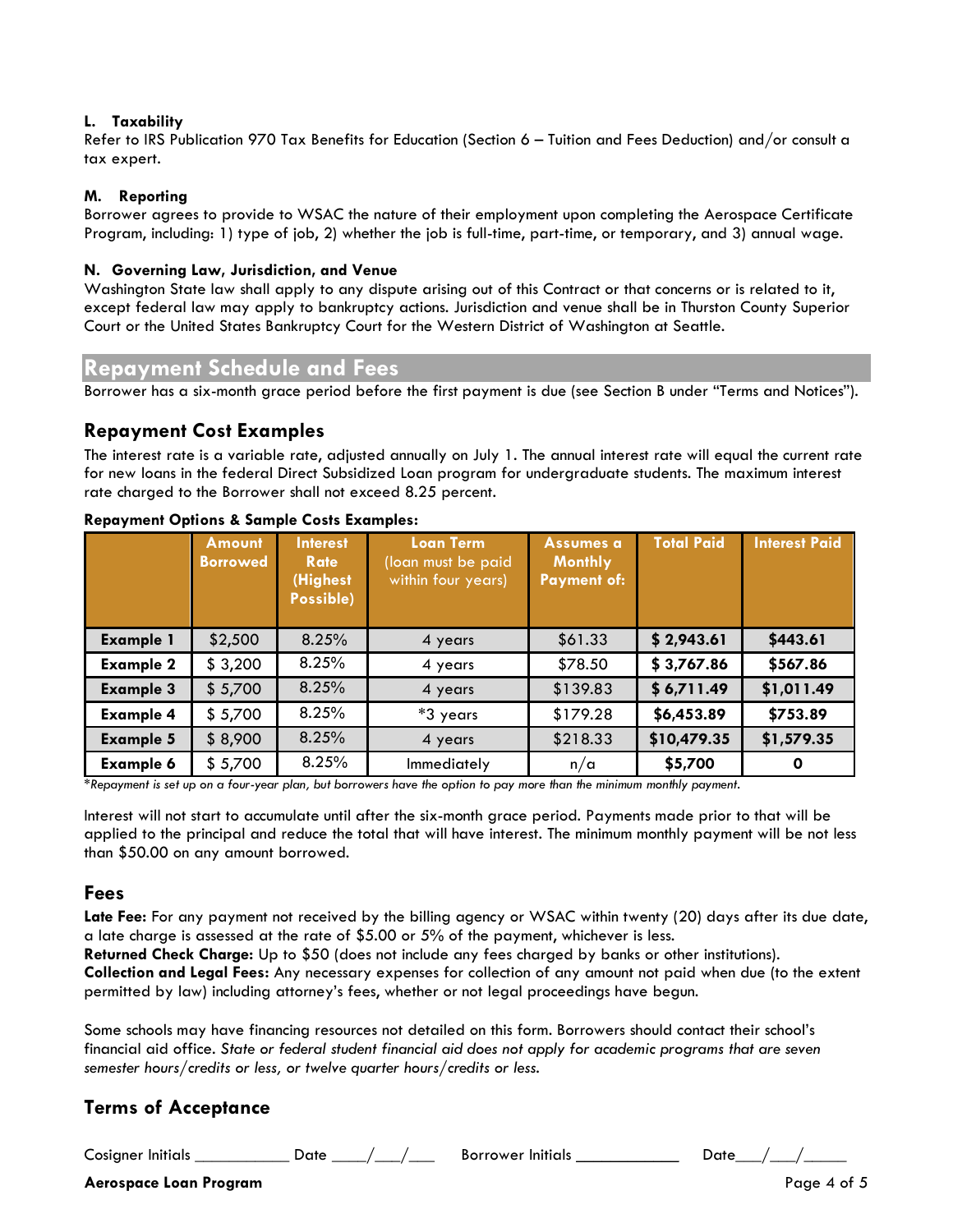Borrower has 30 days from the approval date on the Award Letter to accept this offer and must enroll in class within 60 days of the date of the award letter, or the offer becomes "null and void."

## **Payment Guaranty**

- 1. In consideration of this loan, I the Borrower agree that, if the loan payments are not paid promptly when due for any reason other than death or permanent and total disability, the full amount of the loan will become due and payable immediately to WSAC under this Promissory Note, including collection fees, any court costs, and attorney fees awarded in litigation.
- 2. I agree to provide WSAC information on my whereabouts, assets, and income.
- 3. I agree to notify WSAC of any change in my address.
- 4. I understand that I am not eligible for any postponements, deferments, or reductions in payment except in special circumstances as noted in Section F above. I understand that the terms of the Promissory Note will be accelerated upon the occurrence of any of the events enumerated in the Terms and Notices.
- 5. I am aware of and agree to WSAC's application of payments made by the Borrower, as described in Section D of the Terms and Notices.
- 6. I intend to seek work in the state of Washington in the aerospace industry.
- 7. I agree to provide WSAC with the legislatively required annual information regarding my current employment status.

**NOTICE TO COSIGNER:** You are guarantying this debt. **Think carefully before you do.** If the Borrower does not pay the debt, you will have to. Be sure you can afford to, and that you want to accept this responsibility. You may have to pay up to the full amount of the debt if the Borrower does not pay. You may also have to pay late fees, collection costs, and attorney fees, which increase this amount. The lender can collect this debt from you without first trying to collect from the Borrower. The lender can use the same collection methods against you as are used against the Borrower, such as filing suit against you. If this debt is ever in default, that fact may become part of your credit record.

#### **By signing below, I acknowledge that I have read, understand, and agree to all terms and conditions of this Promissory Note set forth herein.**

| <b>Borrower's Signature</b> | <b>Date</b> |
|-----------------------------|-------------|
|                             |             |

**Cosigner's Signature Date** 

Cosigner Initials \_\_\_\_\_\_\_\_\_\_\_\_\_ Date \_\_\_\_/\_\_\_/\_\_\_\_\_ Borrower Initials \_\_\_\_\_\_\_\_\_\_\_\_ Date \_\_\_/\_\_\_/\_\_\_\_\_

**Aerospace Loan Program** Page 5 of 5 and 2008 **Page 5 of 5**